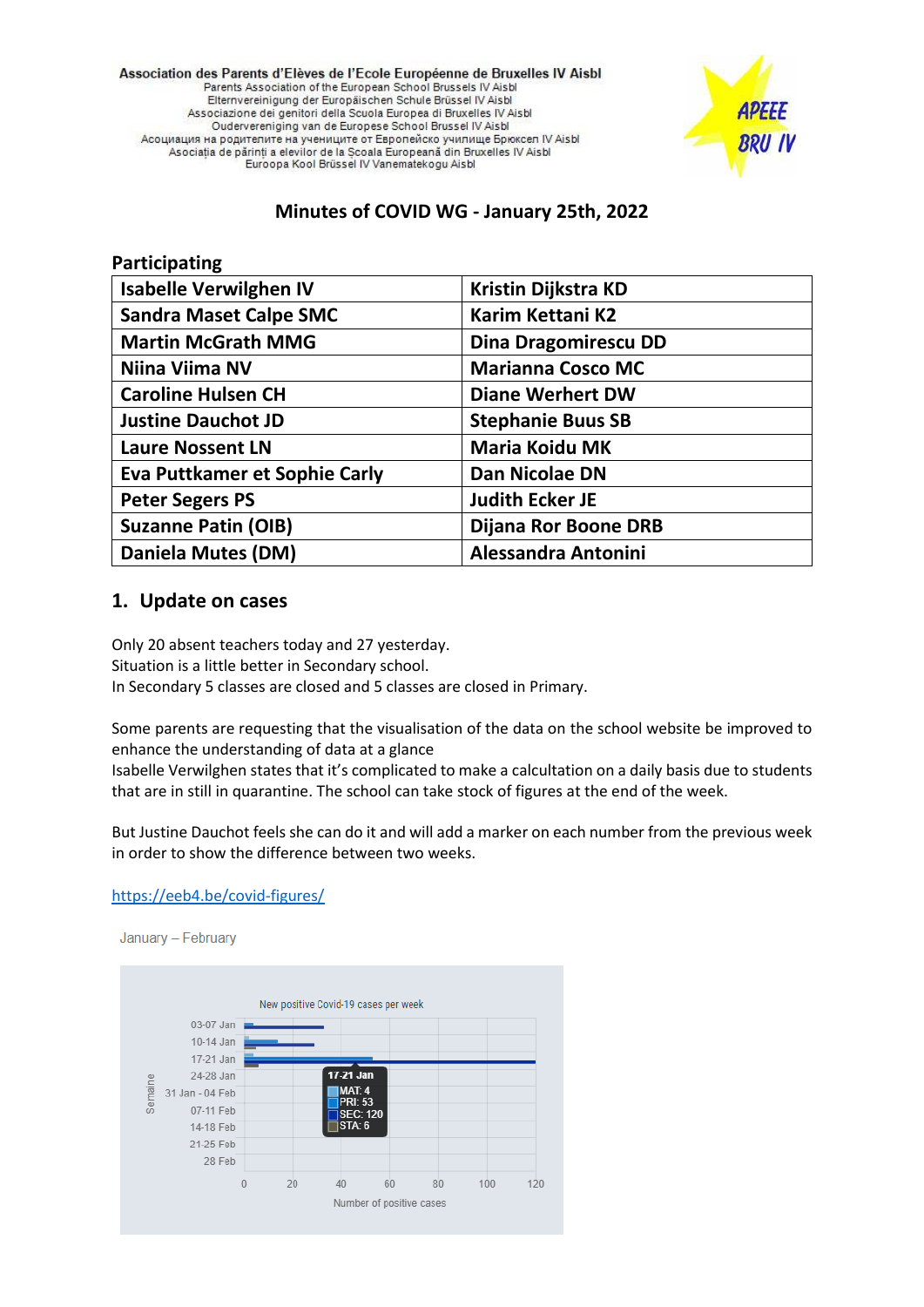# **2. If now Belgium has changed its guidelines on automatic secondary closure at 4 cases, who determines an exceptional situation in the European Schools? The regional hygiene inspector? Someone else? COCOM?**

In Primary, it's clear... it's 4 cases.

For Secondary, we keep in mind the number 4 but if there are large groups, another figure (25%) could be taken into account when groups are large.

There is no strict rule for Secondary classes.

In some other EEB schools, have decided to close the class when there are 4 cases.

## **3. Absence des professeurs - Occupation des enfants autre que chill-out ? Would it be possible to inform families when a teacher is absent all week or several days and not to discover that on a daily basis ?**

Yesterday, the weather was nice and the students were able to play outside in the fresh air.

If the school knows in advance that teachers will be absent for the 1st and 2nd period, an email will be sent to parents.

This is a new offer from the school due to the COVID circumstances.

Judith Ecker is asking if it's accurate that students cannot leave school before 11AM. Could the school revise this situation if the students find out on the same day that their teacher is

absent for the first two hours? Internal rules state that as soon as a student passes the gates, he's under the school's responsibility.

That is a rule that will not change as it's a matter of insurance.

But a communication of absent teachers for the 1st two periods will be sent out as soon as possible to the parents.

Isabelle Verwilghen believes it's best to send a message on a daily basis, and not on a weekly one as the situation changes constantly.

An email will be sent daily to the parents when needed.

## **4. Exception for online classes for students who are absent from school but not in quarantine. Distance Learning should be available to PCR positive but asymptomatic, long covid, etc**

This will be discussed with the CDP.

It is quite difficult for the teachers to give class to half of students in situ and half online.

The teachers will take "Les présences" and sometimes these students might not be well enough to follow the class and then they will be marked as absent.

Dina Dragomirescu believes that it's better for a student to get connected when he feels fine and at least follow a few classes instead of no class at all.

She has a suggestion for the Task Force: students could be responsible of one another and inform the "at home" student to get connected.

Isabelle Verwilghen reminds the parents that hybrid teaching is only offered because of COVID related issues when they are in quarantine... and not for any other illness. Thus the school will not offer students who are not officially in COVID quarantine a possibility to use hybrid teaching.

There cannot be "à la carte" solutions for all students' needs. Teachers need to be protected.

EEBIV is the only school that offers this hybrid teaching.

Sandra Maset Calpe also thinks that Dina Dragomirescu's idea (to responsabilize a student) is good and will talk it through with the teachers.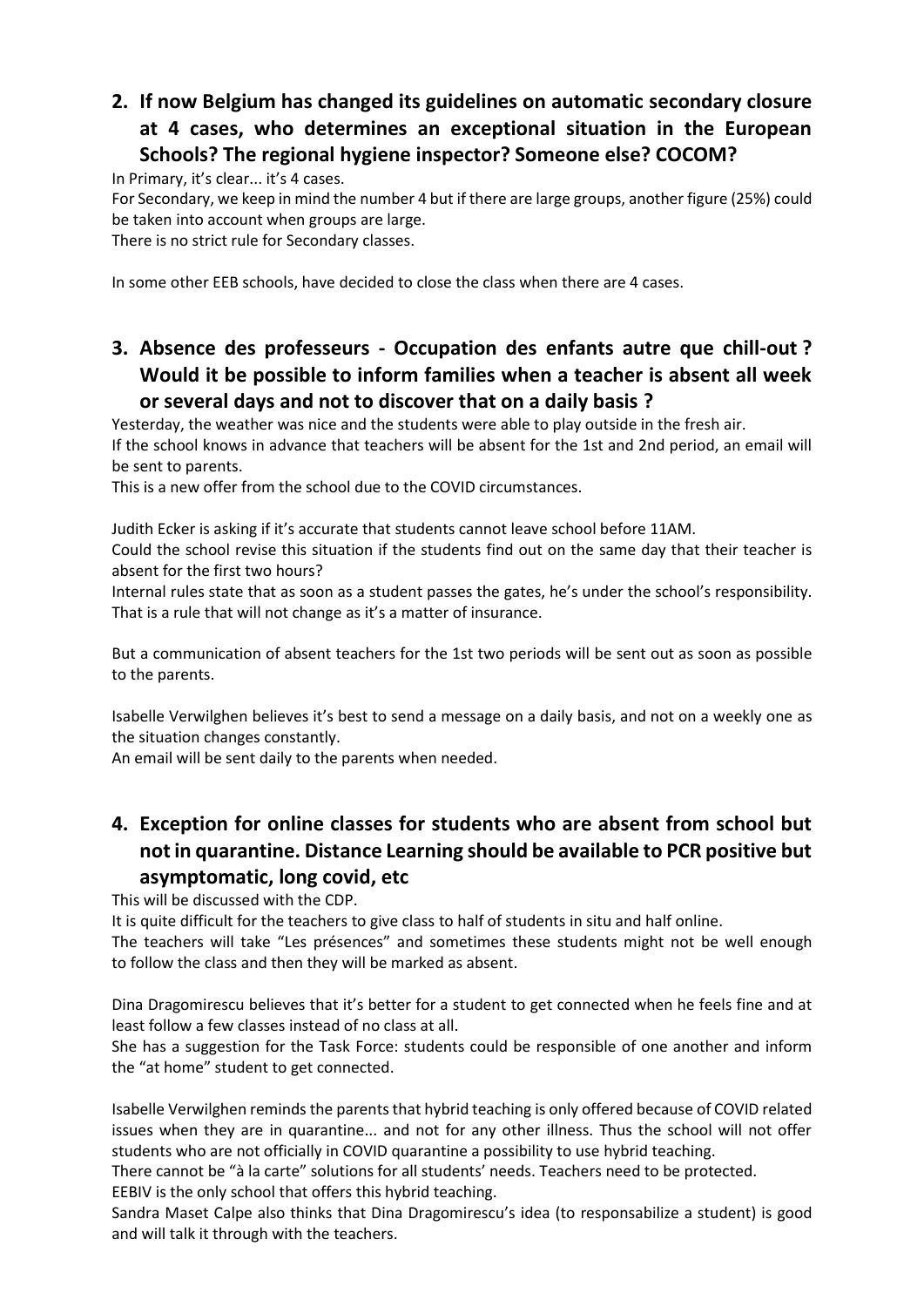## **5. CO<sup>2</sup> meters: where will they be installed? And what will be the levels and corresponding actions prescribed to teachers/personnel?**

The COVID WG received an email from Mr Peter Segers on Monday afternoon stating that the  $CO<sub>2</sub>$ meters arrived last Friday.

With the blackout that occurred during the day, emails were down and the school could not inform the COVID WG that day.

Peter Segers states that the CO<sub>2</sub> meters will be Installed this week on the desk of the teacher where there is the electricity close due to the computer outlet. A document explaining the protocol has been prepared with Ms Caroline Hulsen, the school's Security Officer, which will be circulated to staff this week as well.

The norm is 900PPM, and when it reaches above it, teachers need to start ventilating more in the class (windows and doors).

If it stays above 1000 PPM, then students needs to be removed out of the classroom until the level is back.

Technicians will receive this info from teachers to see if anything can be done to improve the situation.

**6. Has the school started to prepare for potentially large number of pupils with Long Covid, who may need special educational support and may have problems fulfilling the 90% attendance obligation? 10% of those infected, in particularly with mild or asymptomatic infections are said to develop a form of Long Covid**

This rule is always applied at the discretion of the Director.

No illness has ever jeopardized a student's year.

Isabelle Verwilghen guarantees all decisions will be taken in the best interest of the student.

## **7. Rotation survey conducted by APEEE<sup>1</sup>**

Over the weekend, the parent WG learned that some sections were running surveys to get an idea of parents' thoughts on in situ vs rotation or full DL within the current pandemic context. We decided that although it was last minute and not perfect, it would be preferable to try to survey the entire Secondary parent population and so Section Representatives were asked to share the information with their class reps to this effect on Sunday.

While the turnaround time for the survey was extremely short, there were still a very high number of responses. The survey stated clearly that it was for information purposes only and that the APEEE does not have the decision-making power for this matter.

Isabelle Verwilghen is showing the Task Force the results of the survey concerning the rotation system. Students, teachers and parents have been consulted about a possible rotation system.

Complicated to take a decision as opinions diverge from all stakeholders and no clear opinion is sticking out.

Decisions to relax the measures will change in Belgium in the next few days. Isabelle Verwilghen, after consulting with OSGES, has decided to continue with in situ teaching as long as possible.

<sup>1</sup> Please see full school report from EEBIV in Annex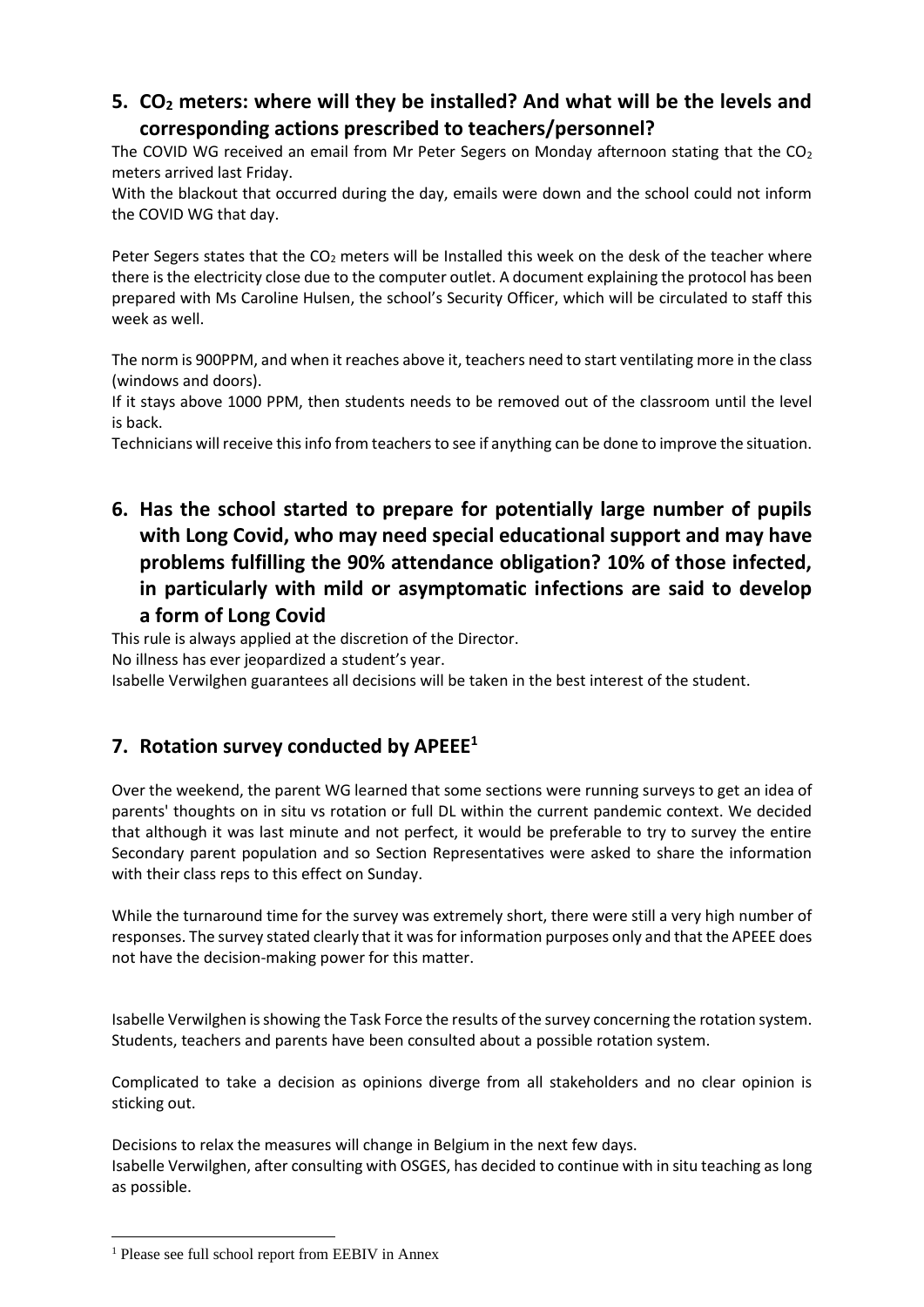Dina Dragomirescu feels it's a pity that EEB4 made the decision to stay in situ. Very often it was invoked that the 4 schools act jointly, which is now not the case as the other schools went on rotation and we don't, despite a high number of cases.

She also feels that we are at a crossroads that we will regret. By this decision even more children, parents and grandparents will get sick, some will get Long COVID or other consequences we don't know yet, because this virus keeps surprising us.

When choosing between making more people sick or less people sick, we should always choose the latter.

Her position is supported by Alessandra Antonini, Judith Ecker and Stephanie Buus.

Isabelle Verwilghen understands and is also concerned... but we are not the specialists and we rely on the recommendation of the Belgian authorities.

This is also one of the reasons that justifies the decision to stay in situ.

Judith Ecker is asking if the school would be willing to accept HEPA filters from parents. Would school be prepared to operate those?

Peter Segers states that the school already has discussed this point during earlier meetings. The school already has a high quality ventilation system in place.

No legal obligation for the schools in Belgium for the moment to add those, so EEBIV will not be agreeing to add HEPA filters.

Also, it wouldn't be fair because some classes would be better off than others.

Isabelle Verwilghen results of  $CO<sub>2</sub>$  Meters will be given to parents in the next few weeks

Dan Nicolae states only HEPA filter is fine and it doesn't need to be an expensive filter.  $CO<sub>2</sub>$  meters are measuring the  $CO<sub>2</sub>$  and not the quality of the air. And filters might be beneficial healthwise as long as you breathe better air.

Diane Werhert wishes to end on a very sad note as this is Kristin Dijkstra's last meeting with us. She thanks Kristin for the wonderful work she's done over the years as APEEE's president and especially for this group.

#### Reminder

En cas de confirmation d'un **cas positif** de Covid-19, celui-ci **doit être communiqué à l'École en utilisant exclusivement l'adresse courriel dédiée** :

[LAE-COVID19-NOTIFICATION@eursc.eu](mailto:LAE-COVID19-NOTIFICATION@EURSC.EU)

### **Next meeting**

Tuesday, the 8th of February at 09:00.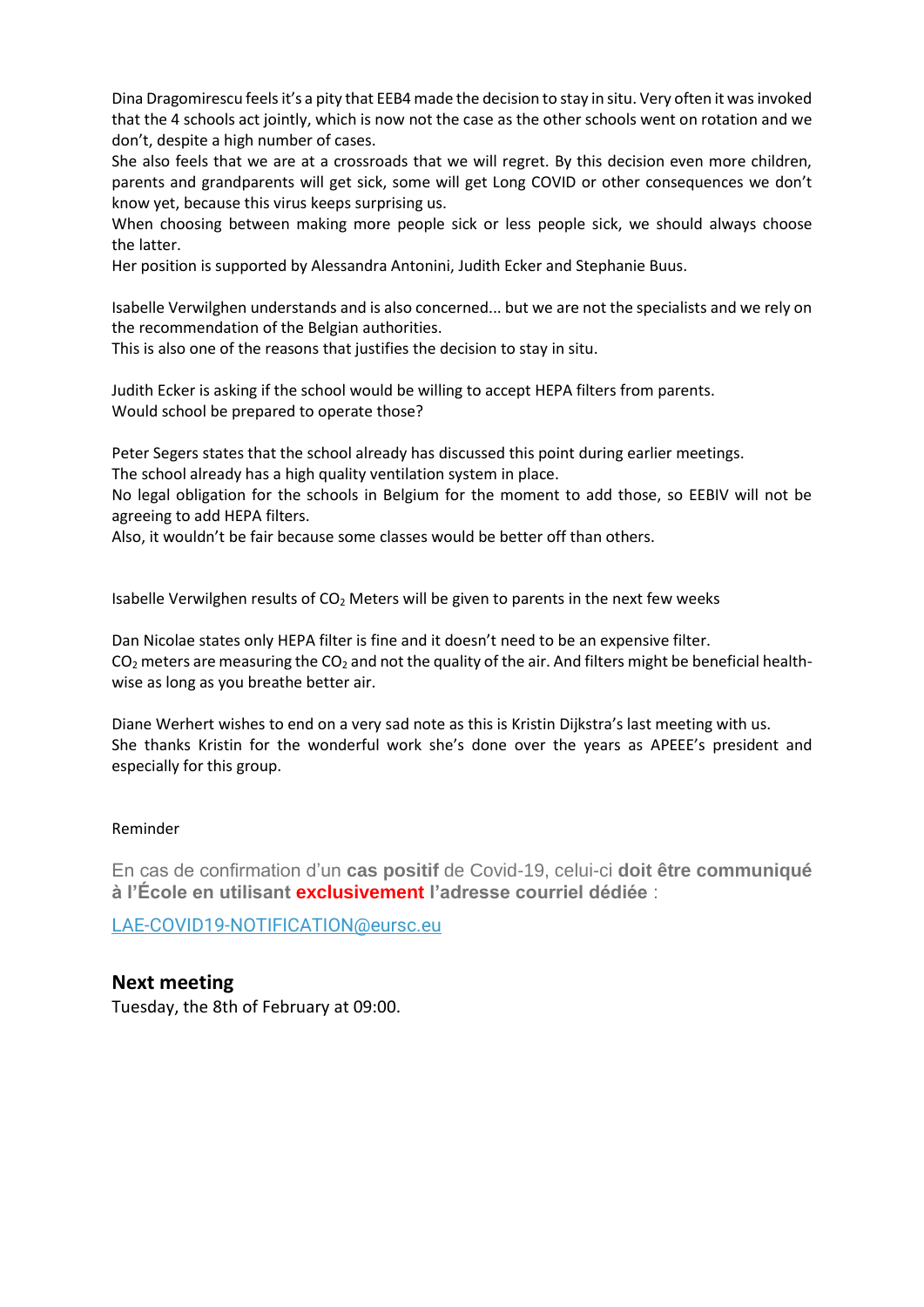

# **EEBIV – 1st REPORT – 10 to 24 January 2022**

### For Mr Beckmann By Isabelle Verwilghen ABSENCES on 24 January 2022

- − **Teachers**
	- $\circ$  Nursery/Primary : 12 out of 96 12, 5 %
	- $\circ$  Secondary : 28 out of 187 14 %
- − **Assistants**
	- o Nursery/Primary : 11 out of 34 32 %
	- o Secondary : 1 out 9 11 %

#### **NEW** COVID CASES between 21 and 24 January 2022

- − **Pupils/students**
	- o Nursery/Primary 41 out of 1189 (57 cases last week)
	- o Secondary 62 out of 1913 (124 cases last week)
- 

- − **Classes closed**
	- $\circ$  Nursery/Primary : 2 out of 60 (3 classes last weeks)
		-
	- $\circ$  Secondary : 4 out of 81 (3 classes last weeks)
- 

### ONLINE or IN SITU TEACHING – consultation of the different stakeholders:

- − Parents : 59 % in favor of in situ teaching participation rate difficult to calculate
- − Students : 64 % in favor of online teaching participation rate to the survey : 38%
- − Teachers :
	- $\circ$  Nursery / Primary : 63% in favor of in situ teaching participation rate to the survey : 67,7 %
	- $\circ$  Secondary : 61 % in favor of online participation rate to the survey : 66,7 %

Additional information from :

- − Nurses : very complicated situation to manage
- − Staff in charge of the replacements: an additional absent teacher in Primary will be problematic to replace; in the secondary school, students remained outside today in order to partially empty the study halls.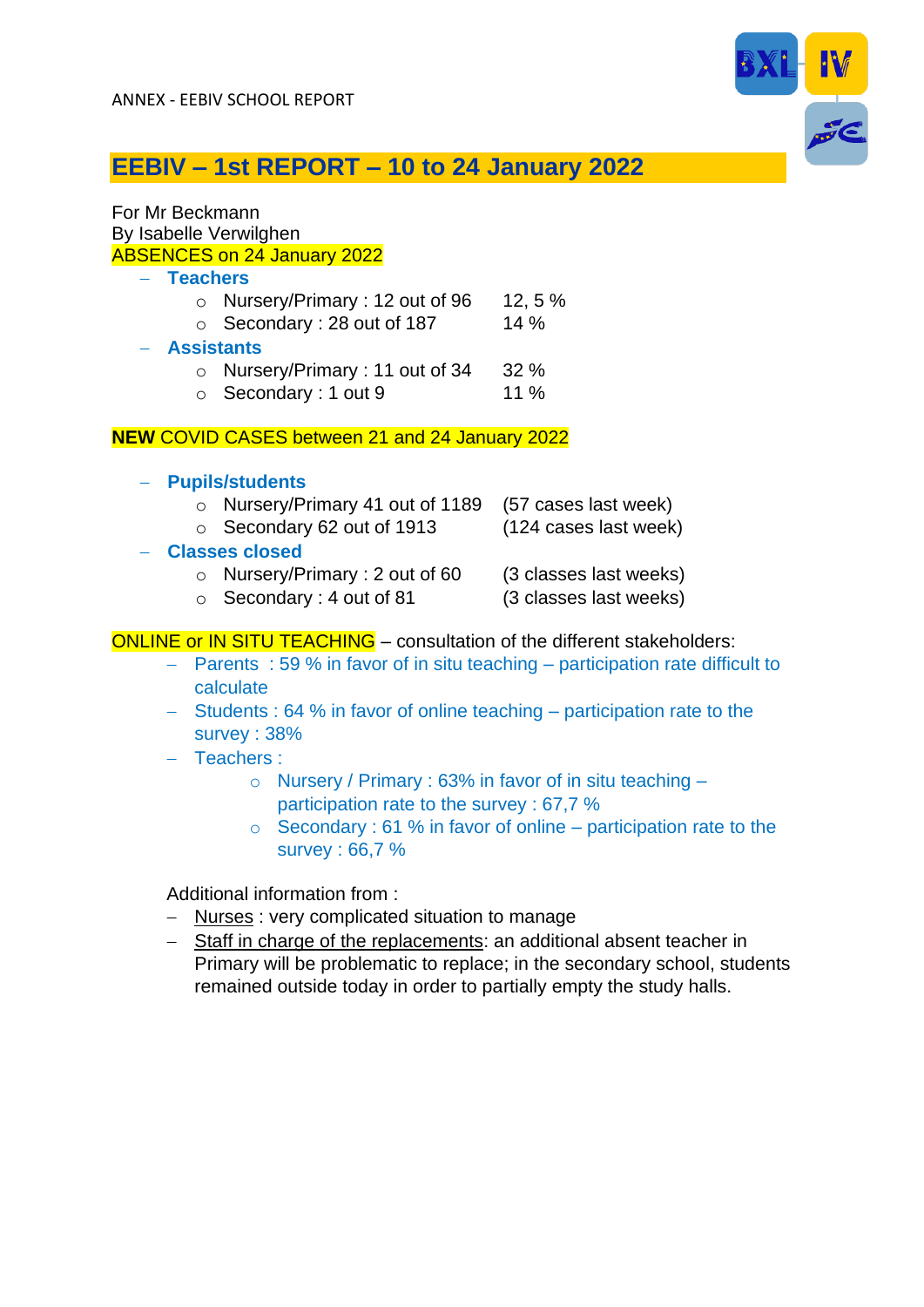### DETAILS of the SURVEYS

− **Parents** : survey launched by the APEEE – 1117 parents replied.



- − **Students** : survey launched by the CdE 735 out of 1913 students (38 %) replied :
- 1. Which year are you in? Tu es en quelle année? More Details



2. Given the current sanitary situation, which option do you feel would be best?/ Avec la situation sanitaire actuelle, quelle option penses tu être la meilleure? **More Details** 





3. If you voted for hybrid, which one would you prefer?/ Si tu as voté pour un système de rotation, lequel préférais tu?

**More Details**